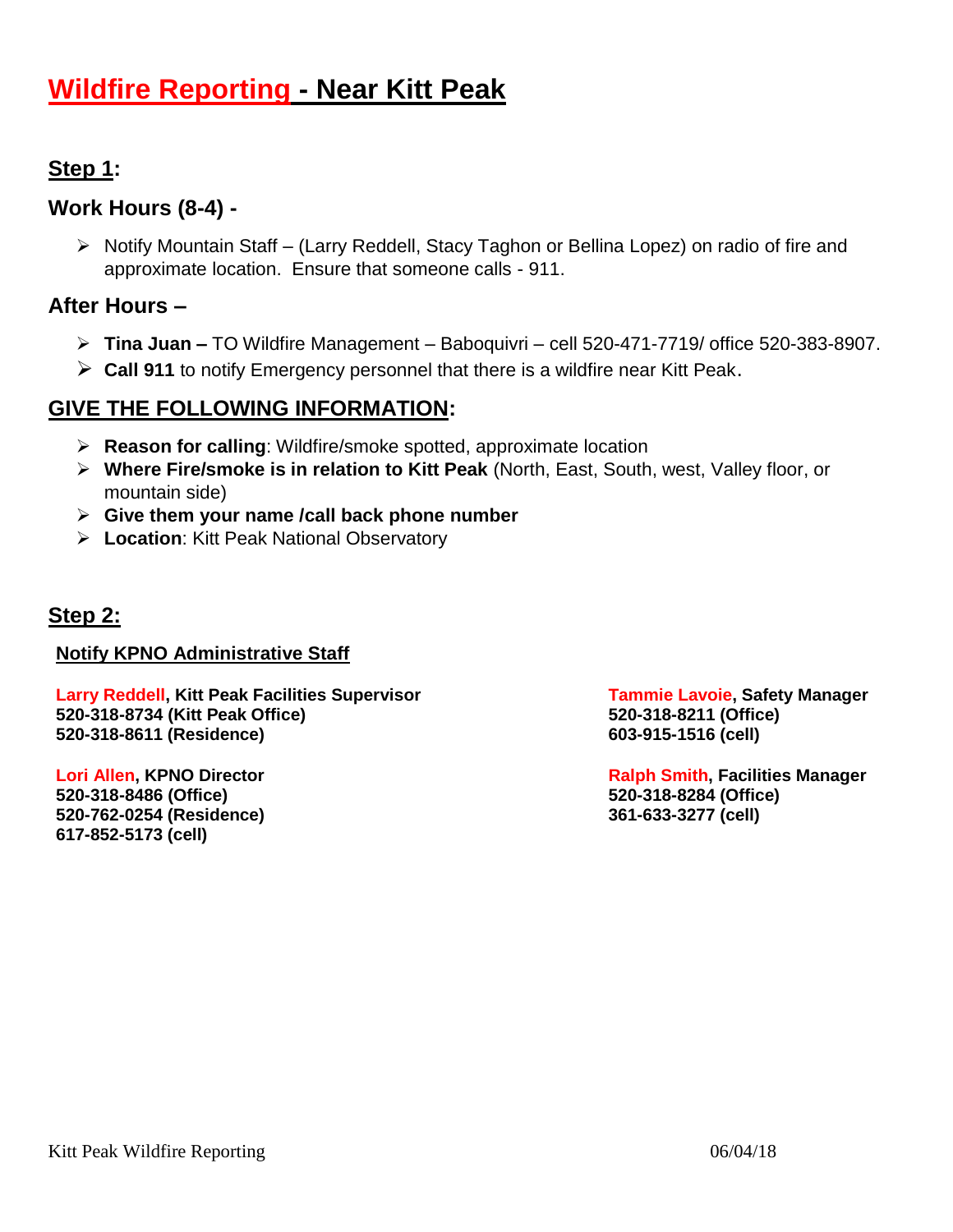**Step 3: After hours or on weekends –**

- **a. Fire has been reported to 911/or Mountain staff.**
- **b. Kitt Peak Administrative staff have been called.**
- **c. The OA or employee that called the fire in, will be the contact person until NOAO staff can determine an action plan or another person is designated.**

**The contact person will be relieved as soon as other designated Kitt Peak/NOAO staff arrive on site.** 

**Radios should be in place at all telescopes for emergency communication needs.**

- **d. The Fire Incident Commander's discretion is used for closing Kitt Peak to the public and/or evacuation. Kitt Peak/NOAO staff may be required to assist the Fire Incident Commander.**
- **e. All Mountain tenant observatories, OA's and Kitt Peak day/night staff will be alerted to the situation and whether evacuation may be necessary. (See Attached Phone Listing.) This may be done via e-mail and phone. Larry, Tammie, Lori or Ralph (in conjunction with KPNO staff) will contact the mountain tenants, OA's and Day/Night staff to inform them of the planned actions.**
- **f. All Staff (KPNO and tenant) should be directed to call 520-318-8010 for recorded updates on the mountain status or general information.**
- **g. Vehicles will be made available for all Kitt Peak folks to get off the mountain and come downtown if evacuation is required. If visitors are on site for any public program they should be asked to leave the mountain and carefully drive down the mountain as they may encounter responding fire personnel.**
- **h. BE AWARE that Fire crews will be arriving on the mountain. Use caution driving up and down the mountain. Fire crews may be staying on site in preparation of fighting the fire. The Fire crews may be observing from the mountain road or near the telescopes where they can get a clear view. Be courteous and if asked for assistance, please do so. They are there to help us.**
- **i. The appropriate Kitt Peak/NOAO staff will be on-site for the duration of the alert if deemed necessary. They will be in contact with NOAO management and the Fire Incident Commander. When Fire has been called "OUT", all will be advised by phone on the recorded information line (520-318-8010) and/or email that the fire alert is over.**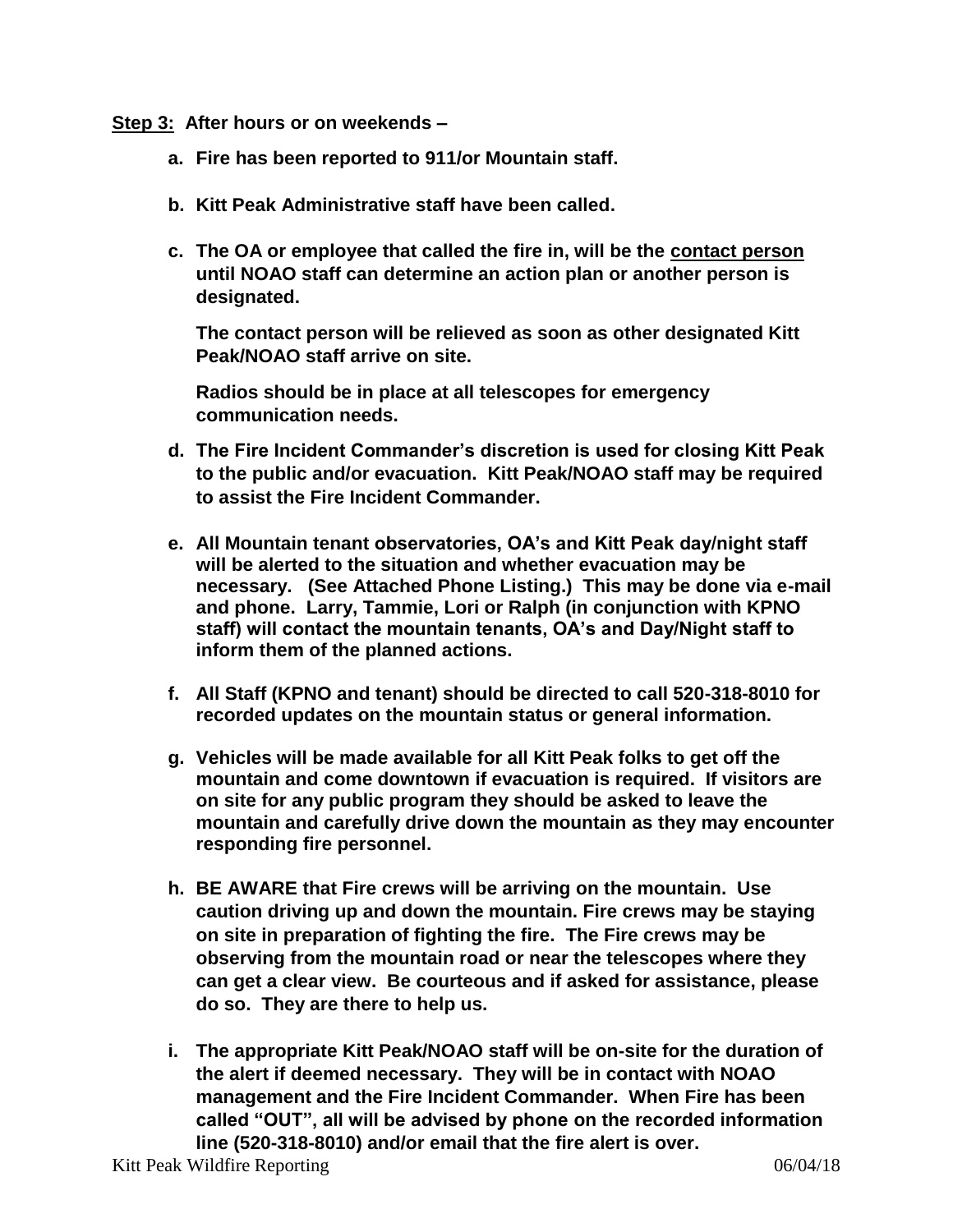#### **CONTACT LIST: Call 911 for Fire**

**Tohono O'odham Nation Fire Department 520-383-8276**

**Tina Juan – TO Wildfire Management – cell 520-471-7719 / office 520-383-8907**

| <b>TELESCOPE CONTROL</b>            | <b>PHONE NUMBER</b> |
|-------------------------------------|---------------------|
| <b>ROOMS</b>                        |                     |
| 4 meter                             | 8620                |
| <b>Calypso</b>                      | 8775                |
| <b>Case Western Burrell Schmidt</b> | 8639                |
| <b>Instrument Handling Facility</b> | 8645                |
| <b>McMath-Pierce</b>                | 8640                |
| <b>McMath-Pierce Solis Tower</b>    | 8646                |
| <b>SARA</b>                         | 8763                |
| University of Arizona 36"           | 8693                |
| <b>University of Arizona 90"</b>    | 8690                |
| University of Arizona               | 8693                |
| <b>Visitor Center 20"</b>           | 8725                |
| <b>Visitor Center 16"</b>           | 8638                |
| <b>Visitor Center Roll Off Roof</b> | 8680                |
| <b>Visitor Center Guide Office</b>  | 8728                |
| <b>Visitor Center Front Desk</b>    | 8720                |
| <b>ROR Guide Office</b>             | 8771                |
| Western Kentucky University         | 8634                |
| WIYN 3.5 meter                      | 8760                |
| WIYN 0.9 meter                      | 8637                |

| <b>WEST RIDGE</b>   |      |
|---------------------|------|
| <b>ARO 12 Meter</b> | 8670 |
| <b>MDM 92"</b>      | 8661 |
| <b>MDM 52"</b>      | 8660 |
| <b>VLBA</b>         | 8778 |

#### **Phone list of all necessary contacts: Kitt Peak Tenants Primary Contact List**

#### **Kitt Peak Tenants Primary Contact List**

#### **Burrell-Schmidt Telescope, CWRU -** Dept. Of Astronomy, Case Western Reserve University, 10900 Euclid

Avenue, Cleveland, OH 44106 Dr. Paul Harding Phone: 216-368-6697 Fax: 216-368-5406 [paul.harding@case.edu](mailto:paul.harding@case.edu) **cc:** Chris Mihos, Chair of Astronomy Phone: 216-368-6698 Fax: 216-368-5406 [mihos@case.edu](mailto:mihos@case.edu) **cc:** Facilities Services [facilities@case.edu](mailto:facilities@case.edu)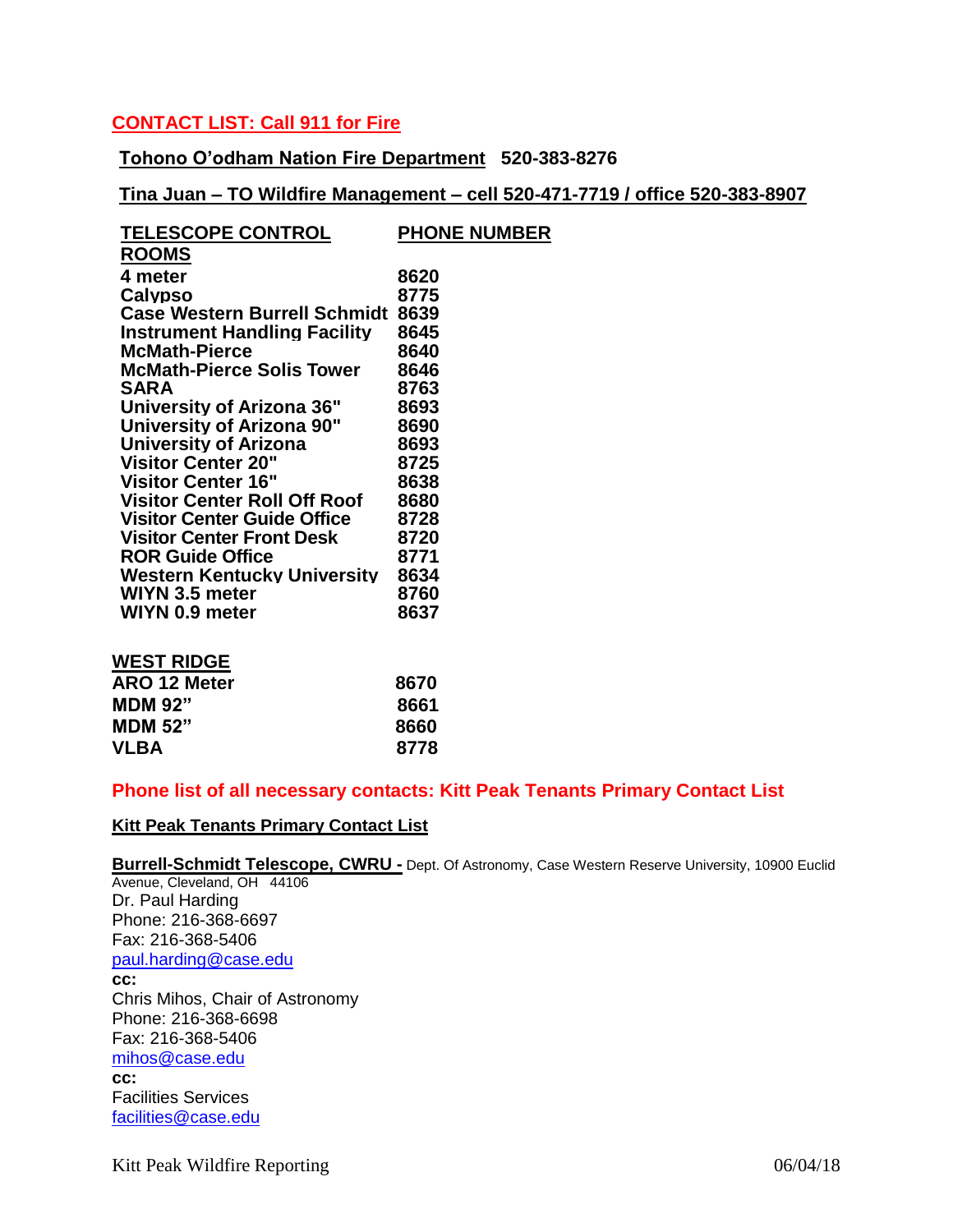#### **Calypso Observatory-** Kitt Peak Site, Larry Reddell, Mountain Supervisor

#### **Michigan/Dartmouth/MIT Observatory-** Dept. of Physics & Astronomy, Dartmouth College, 6127

Wilder Laboratory, Hanover, NH 03755-3528 John Thorstensen, Board President Phone: 603-646-2854 Fax: 603-646-1446 [John.r.thorstensen@dartmouth.edu](mailto:John.r.thorstensen@dartmouth.edu)

#### Eric Galayda Site Manager (local) Work Phone: 318-8660

Emergency only 520-275-1844 [egalayda@umich.edu](mailto:egalayda@umich.edu)

**Univ. of Arizona, Steward Observatory-** U of A Steward Observatory, 949 N. Cherry Avenue, Tucson, AZ 85721 Bill Wood **Phone: 520-318-8690** (to the 90" telescope) [bwood@as.arizona.edu](mailto:bwood@as.arizona.edu)

**Univ. of Arizona Radio Observatory (ARO)-** Submillimeter Telescope Observatory, Steward Observatory, 933 N. Cherry Avenue, Tucson, AZ 85721-0655 Thomas W. Folkers, Ops. Manager Phone: 520-626-7837 or 621-5290 [tfolkers@as.arizona.edu](mailto:tfolkers@as.arizona.edu) cc:

Bill Hale 621-5290

**WIYN Observatory – 3.5 meter -**WIYN Observatory**,** 950 N. Cherry Avenue**,** Tucson, AZ 85719 Jayadev Rajagopal Phone: 520-318-8292

**WIYN Observatory - 0.9 meter -** WIYN Observatory, Dept. Of Astronomy, Indiana University, 727 E. 3<sup>rd</sup> Street, Bloomington, IN 47405-7105 Constantine Deliyannis Phone: 812-856-5197 Fax: 812-855-8725 [con@athena.astro.indiana.edu](mailto:con@athena.astro.indiana.edu) **cc:** Flynn Haase - WIYN, NOAO, 950 N Cherry Avenue, Tucson, AZ 85719 Phone: 520-318-8588 [fhaase@noao.edu](mailto:fhaase@noao.edu)

**National Solar Observatory –** Kitt Peak Site, Larry Reddell, Mountain Supervisor

#### **National Radio Astronomy Observatory (VLBA) -** NRAO-New Mexico Array Ops Ctrs., PO Box 0, 1003 Lopezville Road, Socorro, NM 87801 John P. (Skip) Lagoyda - Business Manager Phone: 575-835-7318

Fax: 575-835-7027

Kitt Peak Wildfire Reporting 06/04/18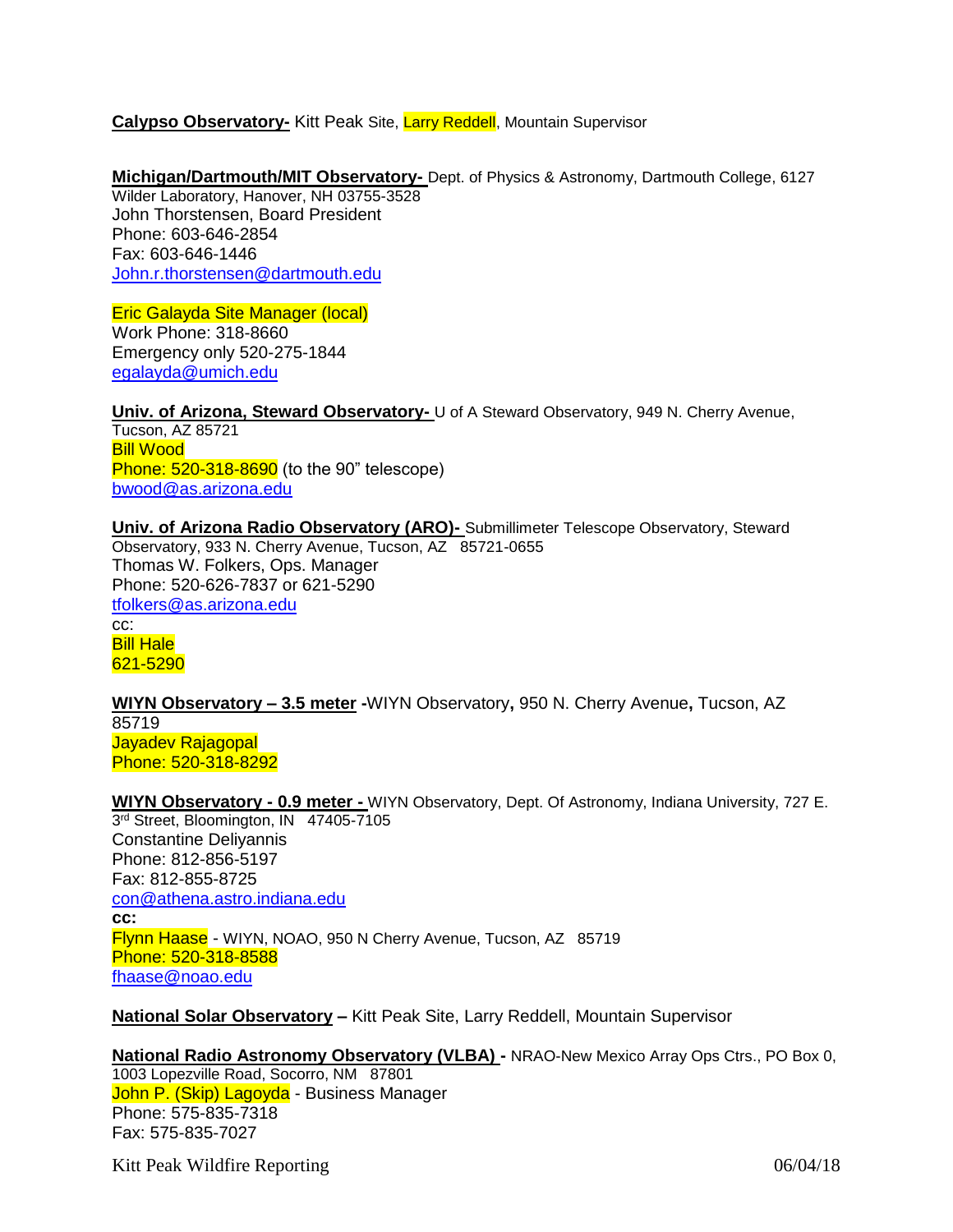[slagoyda@nrao.edu](mailto:slagoyda@nrao.edu) [vlbaops@nrao.edu](mailto:vlbaops@nrao.edu) - to the control room

### **RCT(Robotically Controlled Telescope) -** Dept. of Physics and Astronomy, Western Kentucky

University, 1906 College Heights Blvd., Bowling Green, KY 42101-3576 Richard Gelderman Phone: 270-745-6023 Fax: 270-745-2014 [gelderman@wku.edu](mailto:gelderman@wku.edu)

#### **SARA/Florida Institute of Technology -** Florida Institute of Technology, Dept. of Physics and Space

Sciences, 150 W. University Blvd., Melbourne, FL 23901-6975 Dr. Terry D. Oswalt - SARA Phone: 321-674-7325 [toswalt@fit.edu](mailto:toswalt@fit.edu)

#### **Spacewatch 1.8/0.9-m Telescopes/UofA -** Spacewatch Project, U of A Lunar Planetary Lab,

University of Arizona, Tucson, AZ 85721 Robert S. McMillan Phone: 520-621-6968 [bob@lpl.arizona.edu](mailto:bob@lpl.arizona.edu)

#### **NOAO CONTACTS**

**NOAO, AURA Inc. –** NOAO, 950 N Cherry Avenue, Tucson, AZ 85719

Dave Silva, Director Phone: 520-318-8281 Fax: 520-318-8170 [dsilva@noao.edu](mailto:dsilva@noao.edu)

Robert Blum, Deputy Director Phone: 520-318-8233 rblum@noao.edu

#### **Kitt Peak National Observatory/NOAO -** 950 N Cherry Avenue, Tucson, AZ 85719

Lori Allen, Director Phone: 520-318-8486 Fax: 520-318-8487 [lallen@noao.edu](mailto:lallen@noao.edu)

Ralph Smith, Facilities Manager Phone: 520-318-8284 or 8708 Fax: 520-318-8581 [rsmith@noao.edu](mailto:rsmith@noao.edu)

Tammie Lavoie – Safety Manager Phone: 520-318-8211 [tlavoie@noao.edu](mailto:tlavoie@noao.edu)

Kitt Peak Wildfire Reporting 06/04/18